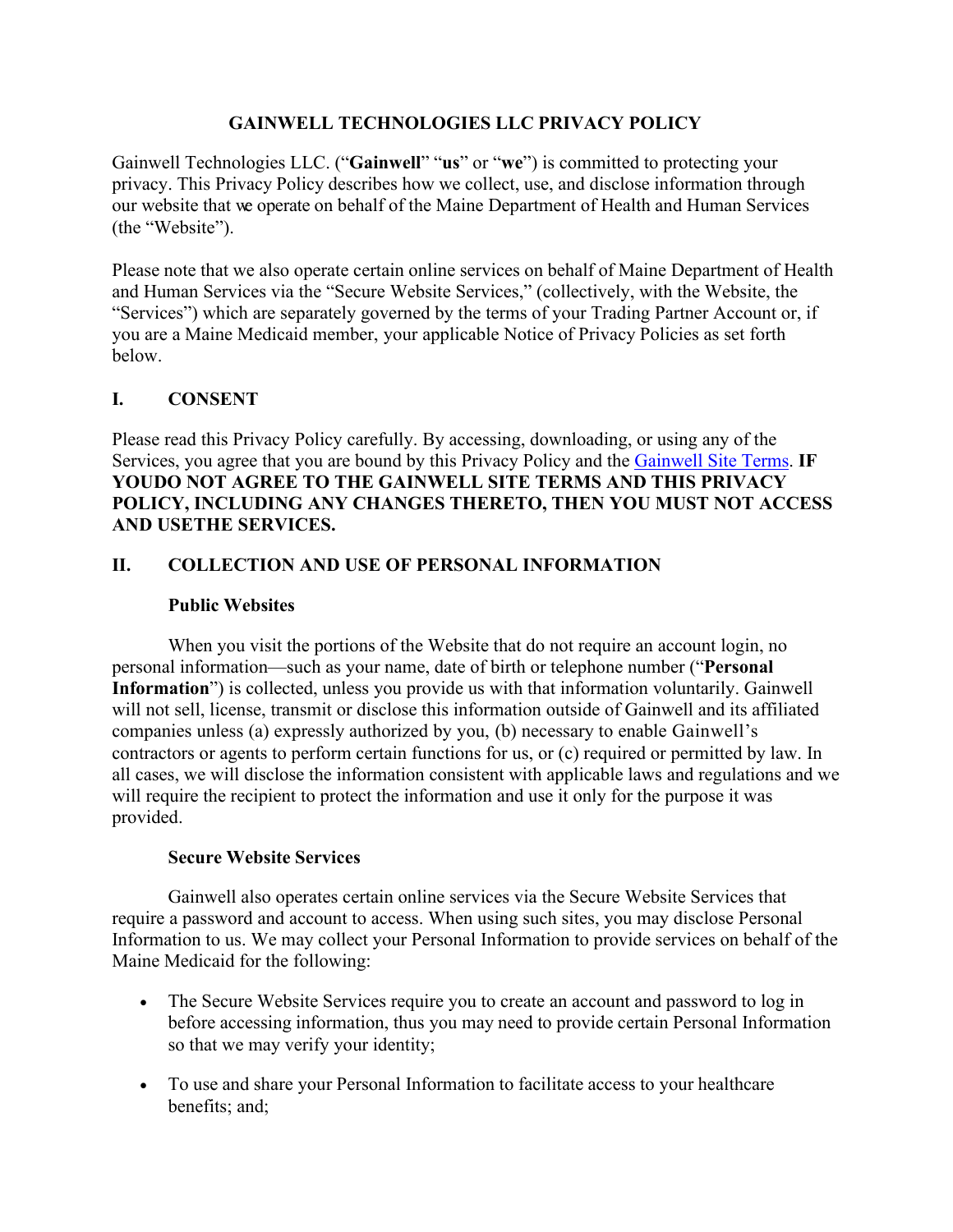• To respond to requests via email or any type of communication provided via the Secure Website Services.

We comply with applicable requirements under the Health Insurance Portability and Accountability Act (HIPAA).

Users of the Secure Website Services understand that the confidentiality of Personal Information is protected by federal and state law. By using the Secure Website Services, you represent that you are either (i) the individual to whom this account pertains, or (ii) legally authorized under applicable law to receive health care information regarding, and to make healthcare decisions for, the individual to whom this account pertains (for example, as the parent, legal guardian, or legal custodian of such individual).

When you use the Website, we may collect certain information, including the following:

- **Use of the Website.** When you use the Website, we may collect certain information about such use, which provides us with "usage data," such as the number of visitors we receive or what pages are visited most often. This data helps us to analyze and improve the usefulness of the information we provide on these websites.
- **Unique Identifiers.** We may collect certain information through unique identifiers such as IP address when you are using the Website.
- **Cookies.** We may use "cookies" and other technologies to collect data that enable us to better understand and improve the usability, performance and effectiveness of our Website. For instance, we may use session cookies (which expire once you close your browser) or and persistent cookies (which stay on your mobile device until you delete them) to provide you with a more personal and interactive experience on our Website.
- **Third-Party Analytics.** We use third parties' analytic and tracking tools to better understand who is using the Website, how people are using the Website and how to improve the effectiveness of the Website and its content, and to help those parties serve more targeted advertising to you across the Internet or help us serve more targeted advertising to you. Those third-party companies may use cookies, pixel tags or other technologies to collect and store anonymous information such as time of visit, pages visited, time spent using the Website, device identifiers, type of operating system used and other website(s) you may have visited. They might combine information they collect from your interaction with the Website with Personal Information they collect from other sources. We do not have access to, nor control over, third parties' use of cookies or other tracking technologies.
- **Geo-Location**. We do not collect any information regarding your real-time geo-location while using the Website. We may, however, do so at some point in the future. We will request your permission before collecting such information.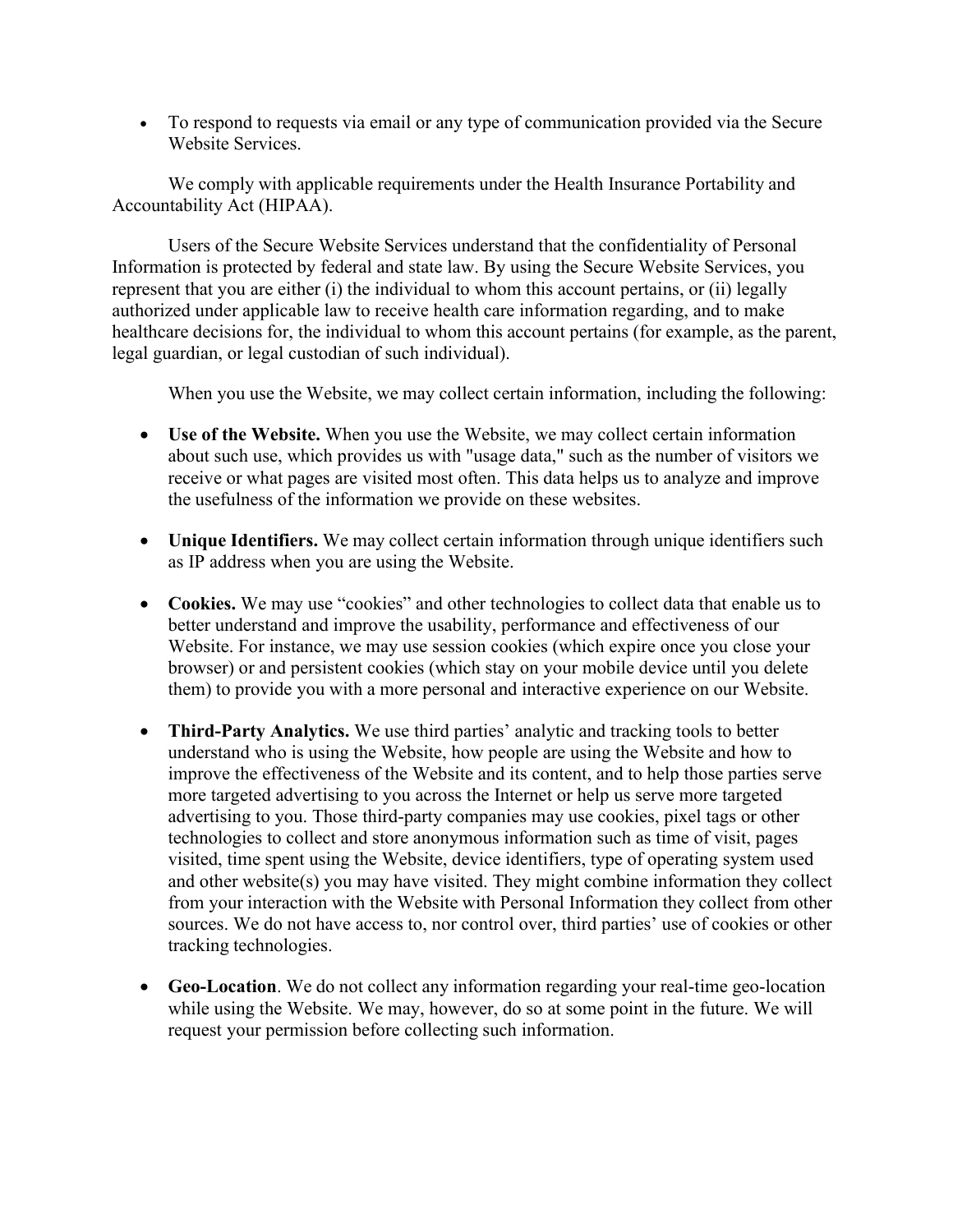• **DNT**. Do Not Track (DNT) is a privacy preference that users can set in some web browsers, allowing users to opt out of tracking by websites and online services. Gainwell and the Website do not recognize DNT.

Gainwell may use your information for the following purposes:

- To provide you with the Services.
- To communicate with you about your account or transactions with us and send you information about features of the Services or changes to our policies.
- To personalize content and experiences and advertising.
- To detect, investigate and prevent activities that may violate our policies or be illegal.
- To optimize or improve the content, products, services, and features of the Services.
- To personalize and improve the Services and user experiences, to increase the functionality and user friendliness of the Services, to deliver content or features that match user profiles or interests.
- To monitor and analyze the Services usage and trends and otherwise measure the effectiveness of the Services.

# **III. HOW WE SHARE YOUR INFORMATION**

We will not share your Personal Information with third parties except as described in this Privacy Policy. We may share your Personal Information:

- When you allow us to share your Personal Information with another company, such as directing us to share your Personal Information with third-party sites or platforms.
- When we contract or partner with a third party to provide services on our behalf, including to assist us in the development, operation, and maintenance of the Services. We require all such third parties to process your data in accordance with this Privacy Policy.
- When we share Personal Information with third parties in connection with the sale of a business (including merger, acquisition, or sale of all or a material portion of its assets, change in corporate control, or insolvency or bankruptcy proceedings), to enforce our Gainwell Site Terms or rules, to ensure the safety and security of our users and third parties,to protect our rights and property and the rights and property of our users and third parties, to comply with legal process, including judicial warrant, rule, order or subpoenaor in other cases if we believe in good faith that disclosure is required by law or regulation.

In addition, we may share aggregate information with third parties, however such aggregate information will not contain Personal Information.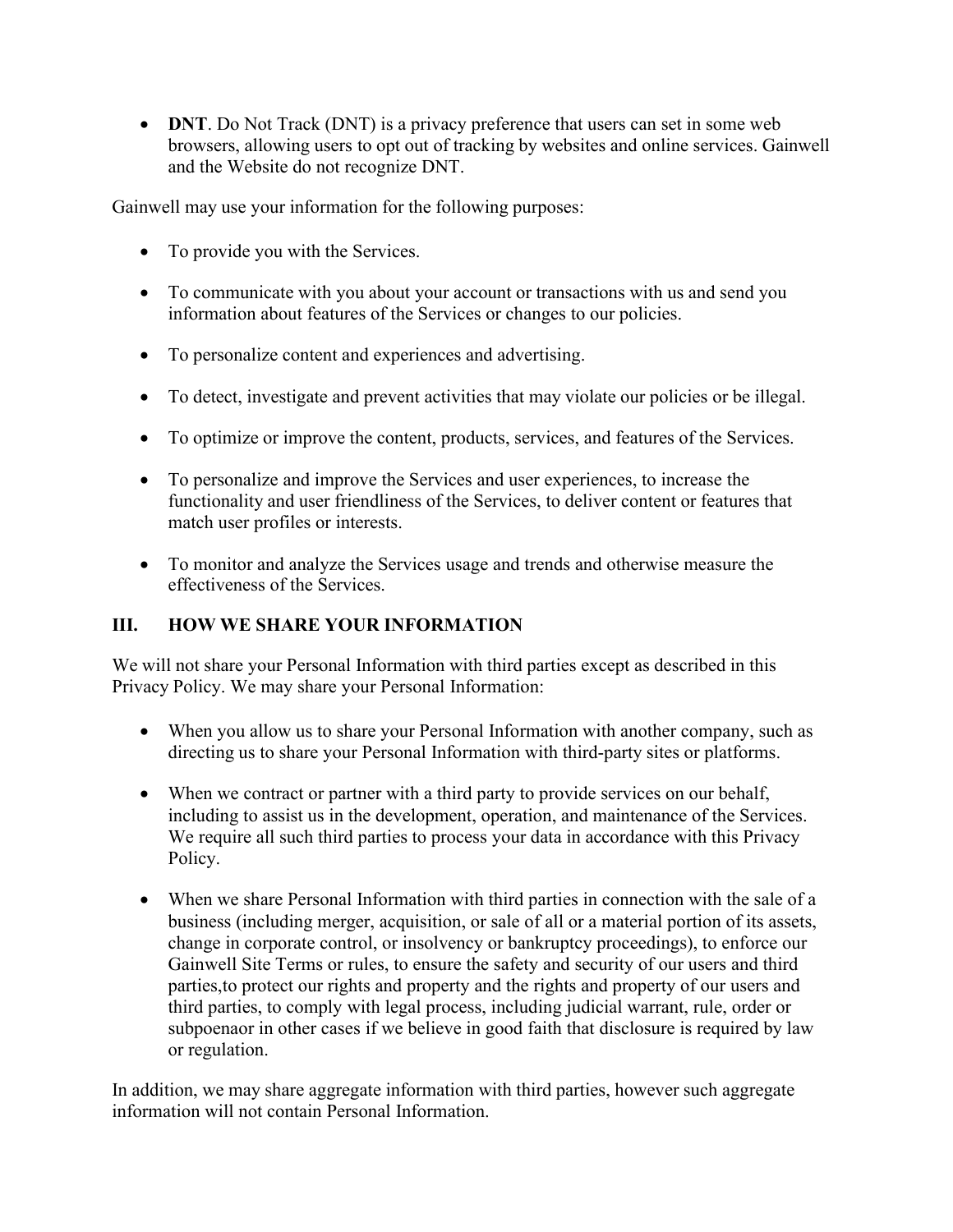# **IV. YOUR CONTROLS AND CHOICES**

You may exercise certain controls and choices regarding our collection, use and sharing of your information, or request access to your Personal Information, by modifying your profile. Please be aware that, if you do not allow us to collect Personal Information from you, we may not be able to deliver certain products and services to you, and some of our services may not be able to take account of your interests and preferences.

## **V. THIRD PARTY WEBSITES / LINKS**

Our Website may contain links to other sites operated by third parties. Gainwell does not control such other sites and is not responsible for their content, their privacy policies, or their use of Personal Information. Gainwell's inclusion of such links does not, by itself, imply any endorsement of the content on such sites or of their owners or operators except as disclosed on the Website. Gainwell expressly disclaims any and all liability for the actions of third parties, including but without limitation to actions relating to the use and/or disclosure of Personal Information by third parties. Any information submitted by you directly to these third parties is subject to that third party's privacy policy.

## **VI. DATA SECURITY, INTEGRITY AND RETENTION**

The security, integrity and confidentiality of your information are important to us. We have implemented technical, administrative, and physical security measures that are designed to protect user information from unauthorized access, disclosure, use and modification. From time to time, we review our security procedures to consider appropriate new technology and methods. Please be aware though that, despite our best efforts, no security measures are perfect or impenetrable. We will retain your Personal Information for the length of time needed to fulfill the purposes outlined in this Privacy Policy unless a longer retention period is required, or for the establishment, exercise, or defense of legal claims, or for legitimate businesses purposes, or as provided by law.

# **VII. CHANGES TO THIS PRIVACY POLICY**

We may update this Privacy Policy to reflect changes to our information practices. If we make any material changes we will notify you by email (sent to the e-mail address specified in your account) or by means of a notice on the Website prior to the change becoming effective, and by updating the Last Revised date at the top of this Privacy Policy. We encourage you to periodically review this page for the latest information on our privacy practices.

## **VIII. NOT A SUBSTITUTE FOR PROFESSIONAL HEALTH CARE OR ADVICE**

The information contained on the Website is general in nature and is intended for educational purposes only. It is not a substitute for the advice of health care professionals. If you have specific health care needs, or for complete health information, please see a doctor or other health care provider.

## **IX. USERS OUTSIDE THE UNITED STATES**